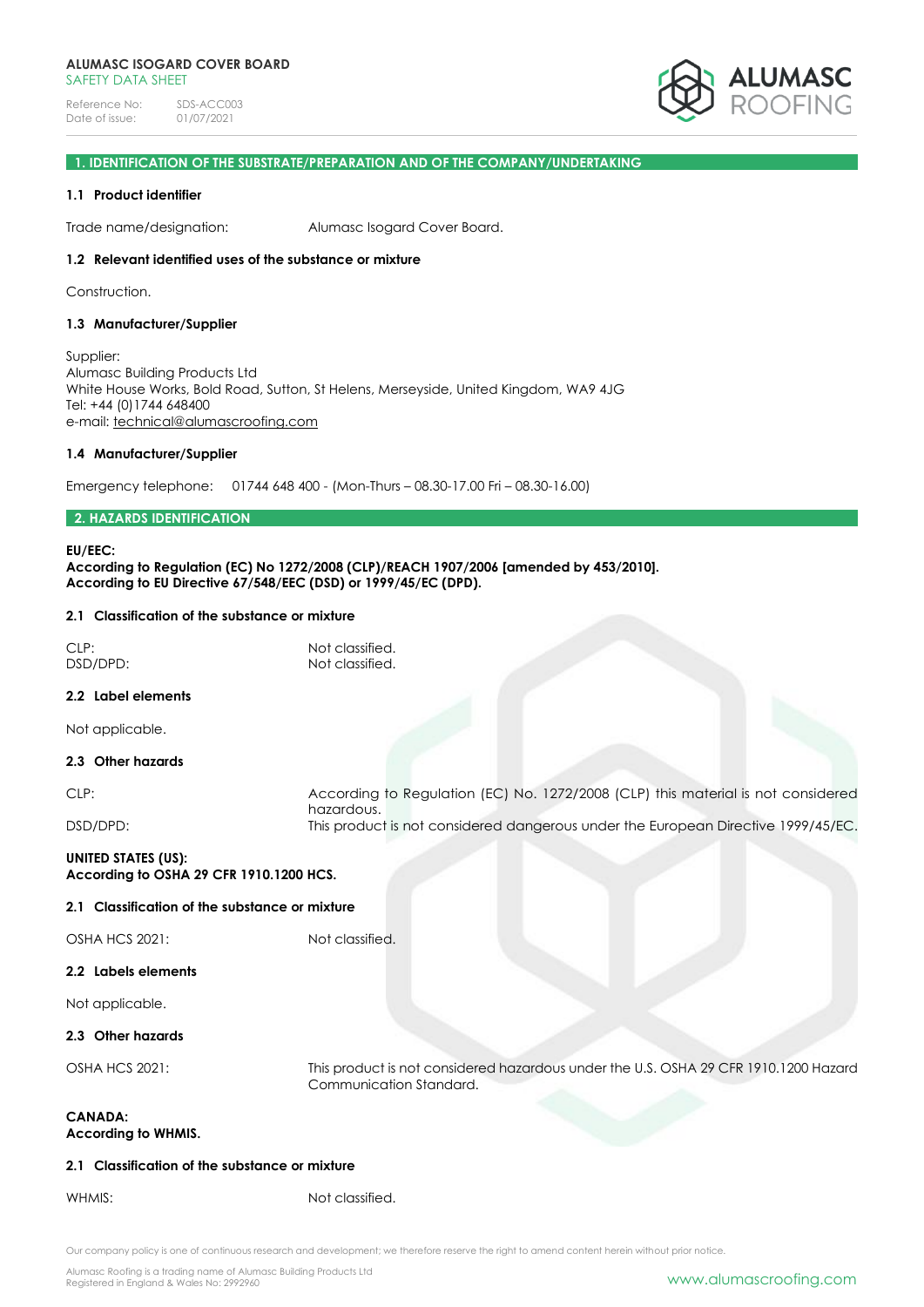

# **2.2 Labels elements**

Not applicable.

# **2.3 Other hazards**

WHMIS: VIERNIS: In Canada, the product mentioned above is not considered hazardous under the Workplace Hazardous Materials Information System (WHMIS).

## **3. COMPOSITION AND INFORMATION ABOUT THE COMPONENTS**

# **3.1 Substances**

12.7mm Polyiso foam core with a coated glass tissue facer.

Material does not meet the criteria of a substance in accordance with Regulation (EC) No 1272/2008.

# **3.2 Mixtures**

| Composition                                      |                                                                                                                                                                                                                                                                                                                                                                                                                                                                       |                                                                                                                            |                                                                                                                                         |                                                                                                                                                                                                                                                                                                                        |            |
|--------------------------------------------------|-----------------------------------------------------------------------------------------------------------------------------------------------------------------------------------------------------------------------------------------------------------------------------------------------------------------------------------------------------------------------------------------------------------------------------------------------------------------------|----------------------------------------------------------------------------------------------------------------------------|-----------------------------------------------------------------------------------------------------------------------------------------|------------------------------------------------------------------------------------------------------------------------------------------------------------------------------------------------------------------------------------------------------------------------------------------------------------------------|------------|
| Chemical Name                                    | <b>Identifiers</b>                                                                                                                                                                                                                                                                                                                                                                                                                                                    | %                                                                                                                          | LD50/LC50                                                                                                                               | <b>Classifications According to</b><br><b>Regulation/Directive</b>                                                                                                                                                                                                                                                     | Comments   |
| Carbonic acid<br>calcium salt (1:1)              | $CAS:471-34-1$<br><b>EC Number:</b><br>207-439-9                                                                                                                                                                                                                                                                                                                                                                                                                      | 26% TO<br>39%                                                                                                              | Ingestion/Oral-Rat<br>LD50 6450 mg/kg                                                                                                   | EU DSD/DPD: Self Classified - Xi R36/38<br>EU CLP: Self Classified - Skin Irrit, 2 H315;<br>Eye Irrit, 2, H319<br>OSHA HCS 2012: Skin Irrit, 2, Eve Irrit, 2                                                                                                                                                           | <b>NDA</b> |
| Glass, oxide,<br>chemicals                       | CAS:65997-17-3<br>EC Number:<br>266-046-0                                                                                                                                                                                                                                                                                                                                                                                                                             | <b>NDA</b><br>3% TO<br>EU DSD/DPD: Not Classified<br>13%<br><b>EU CLP: Not Classified</b><br>OSHA HCS 2012: Not Classified |                                                                                                                                         | <b>NDA</b>                                                                                                                                                                                                                                                                                                             |            |
| 2-Propanol, 1-<br>chloro-, 2,2',2"-<br>phosphate | CAS:13674-84-5<br><b>EC Number:</b><br>237-158-7                                                                                                                                                                                                                                                                                                                                                                                                                      | 3% TO<br>4%                                                                                                                | Ingestion/Oral-Rat<br>EU DSD/DPD: Self Clasified - Xn, R22<br>LD50 1500 mg/kg<br><b>EU CLP: Self Classified - Acute Tox. 4.</b><br>H302 |                                                                                                                                                                                                                                                                                                                        | <b>NDA</b> |
| 2-Methylbutane                                   | $0.4\%$ TO<br>Inhalation-Rat<br>CAS:78-78-4<br>EU DSD/DPD: Annex VI, Table 3.2 - Annex NDA<br><b>EC Number:</b><br>0.7%<br>LC50 280000 mg/m <sup>3</sup><br>- F+; R12 N; R51-53 Xn; R65 R66 R67<br>201-142-8<br>4 Hour(s)<br>EU CLP: Annex VI, Table 3.1 - Flam. Lig. 1,<br>H224; Asp. Tox. 1, H304; STOT SE 3, H336;<br>Aquatic Chronic 2, H411; EUH066<br>OSHA HCS 2012: Flam Liq 1; Eye Irrit 2A,<br>Skin Irrit 2, STOT SE 3: Resp. Irrit. & Narc.,<br>Asp. Tox. 1 |                                                                                                                            |                                                                                                                                         |                                                                                                                                                                                                                                                                                                                        |            |
| Pentane                                          | CAS:109-66-0<br><b>EC Number:</b><br>203-692-4                                                                                                                                                                                                                                                                                                                                                                                                                        | 0.3% TO<br>$0.6\%$                                                                                                         | Inhalation-Rat<br>LC50 364 g/m <sup>3</sup><br>4 Hour(s)<br>Ingestion/Oral-Rat<br>LD50 >2000 mg/kg                                      | EU DSD/DPD: Annex VI, Table 3.2 - Annex NDA<br>- F+; R12 N; R51-53 Xn; R65 R66 R67<br>EU CLP: Annex VI, Table 3.1 - Flam. Lig. 2,<br>H225; Asp. Tox. 1, H304; STOT SE 3: Narc.,<br>H336; Aquatic Chronic 2, H411; EUH066<br>OSHA HCS 2012: Flam. Liq. 1; Asp. Tox. 1.<br>Eye Irrit. 2, Skin Irrit. 2, STOT SE 3: Narc. |            |

See Section 16 for full text of H-statements and R-phrases.

# **4. FIRST AID MEASURES**

# **4.1 Description of first aid measures**

| Inhalation: | Move victim to fresh air. Give artificial respiration if victim is not breathing. Administer<br>oxygen if breathing is difficult. |
|-------------|-----------------------------------------------------------------------------------------------------------------------------------|
| Skin:       | In case of contact with substance, immediately flush skin with running water for at least<br>20 minutes.                          |
| Eye:        | In case of contact with substance, immediately flush eyes with running water for at least<br>20 minutes.                          |
| Ingestion:  | Rinse mouth. Do not give anything by mouth to an unconscious person.                                                              |

Our company policy is one of continuous research and development; we therefore reserve the right to amend content herein without prior notice.

Alumasc Roofing is a trading name of Alumasc Building Products Ltd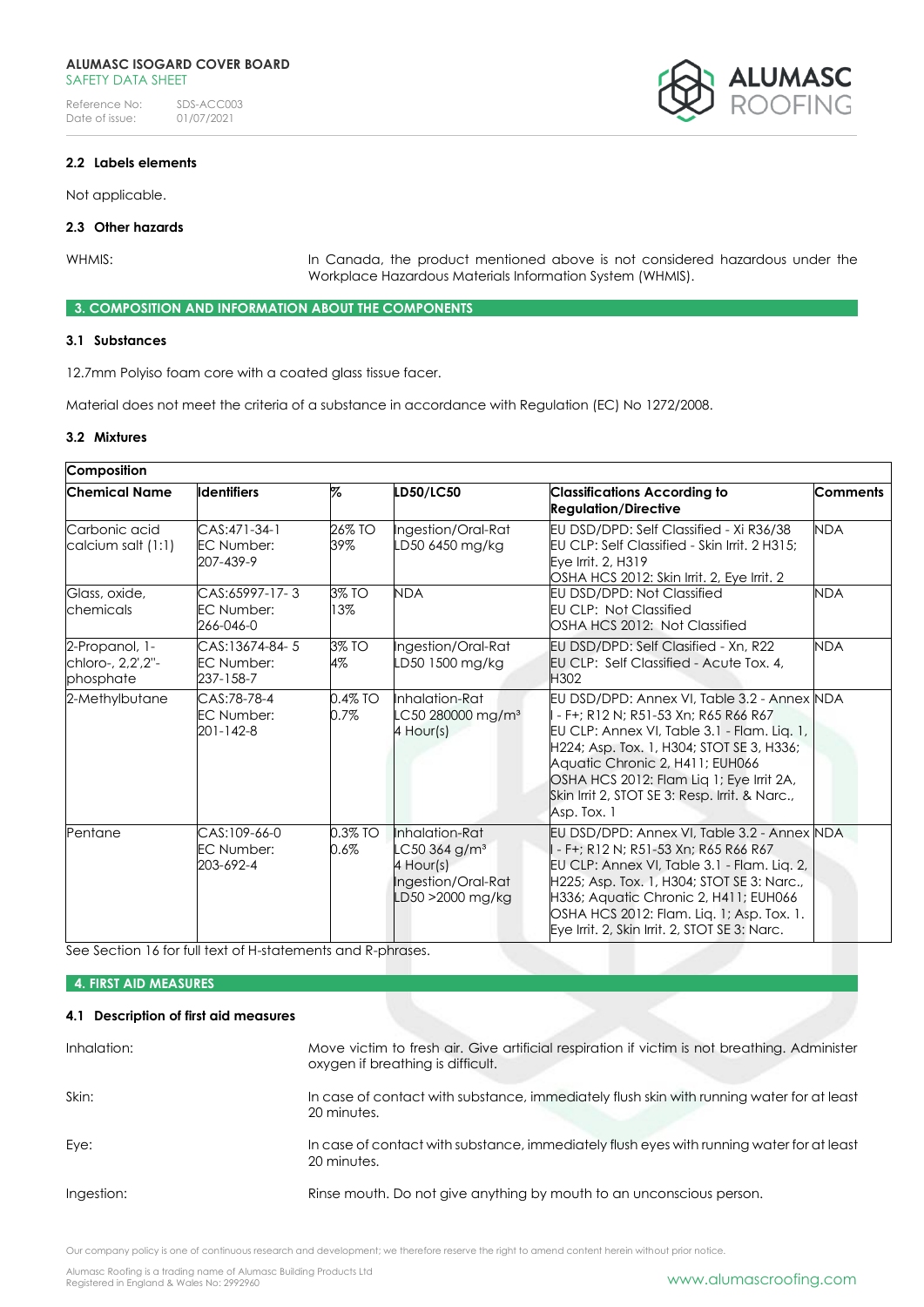Reference No: SDS-ACC003<br>Date of issue: 01/07/2021 Date of issue:



## **4.2 Most important symptoms and effects, both acute and delayed**

Refer to Section 11 - Toxicological Information.

#### **4.3 Indication of any immediate medical attention and special treatment needed.**

No specific actions or treatments recommended related to exposure to this material.

## **5. FIRE-FIGHTING MEASSURES**

#### **5.1 Extinguishing media**

### **Suitable extinguishing media:**

LARGE FIRE: Water spray, fog or regular foam. SMALL FIRES: Dry chemical, CO2, water spray or regular foam.

### **Extinguishing media which must not be used for safety reasons:**

No data available.

### **5.2 Special hazards arising from the substance or mixture**

#### **Unusual fire and explosion hazards:**

Burning of this product will produce thick black smoke. Toxic fumes and vapors may be produced. Avoid generating dust; fine dust dispersed in air in sufficient concentrations, and in the presence of an ignition source is a potential dust explosion hazard. Isopentane and n-pentane, highly flammable materials, may be present within this product.

### **Hazardous combustion products:**

Carbon dioxide and carbon monoxide, phosphorus oxides, and phosphoric acid.

# **5.3 Advice for fire-fighters**

Wear positive pressure self-contained breathing apparatus (SCBA). Structural firefighters' protective clothing will only provide limited protection. Fire-fighters should wear complete protective clothing including self-contained breathing apparatus.

#### **6. ACCIDENTIAL RELEASE MEASURES**

# **6.1 Personal precautions, protective equipment and emergency procedures**

Not applicable.

#### **6.2 Environmental Precautions**

No special precautions necessary.

# **6.3 Methods and material for containment and cleaning up**

Avoid generating dust. Pick up large pieces. Sweep and scoop up material and put into a suitable container for disposal as a non-hazardous waste.

#### **6.4 Reference to other sections**

See Sections 8 & 13.

# **7. HANDLING AND STORAGE**

# **7.1 Precautions for safe handling**

Use only in well ventilated areas. Wear appropriate personal protective equipment.

Protect against dust that may be generated by reprocessing, altering or applying this product. Minimize dust generation and accumulation. Routine housekeeping should be instituted to ensure that dusts do not accumulate on surfaces. Wash thoroughly with soap and water after handling and before eating, drinking, or using tobacco.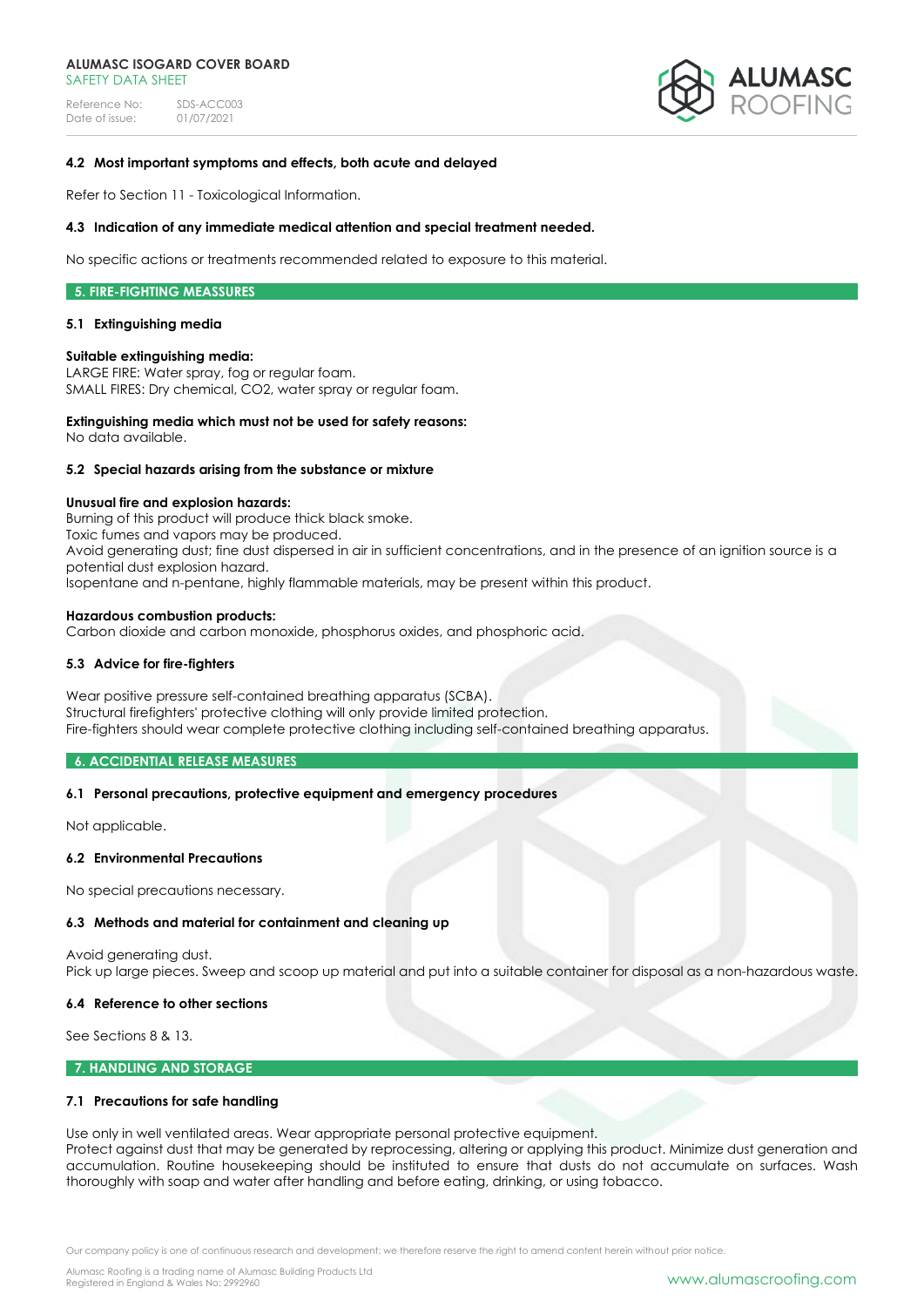

# **7.2 Conditions for safe storage, including any incompatibilities**

Keep away from heat, sparks and flame. Store in a cool, dry place.

# **7.3 Specific end uses(s)**

See Section 1.2.

**8. EXPOSURE CONTROLS/PERSONAL PROTECTION** 

# **8.1 Control parameters**

| <b>Exposure Limits/Guidelines</b>                   |              |                                                                                                                                                                                                                                                                                                         |                                  |                                                                                                                                                                                                                                                                                                                |                                                                                                                                                                                                                                                                                                                                        |                                                                                        |
|-----------------------------------------------------|--------------|---------------------------------------------------------------------------------------------------------------------------------------------------------------------------------------------------------------------------------------------------------------------------------------------------------|----------------------------------|----------------------------------------------------------------------------------------------------------------------------------------------------------------------------------------------------------------------------------------------------------------------------------------------------------------|----------------------------------------------------------------------------------------------------------------------------------------------------------------------------------------------------------------------------------------------------------------------------------------------------------------------------------------|----------------------------------------------------------------------------------------|
|                                                     |              | <b>Result ACGIH</b>                                                                                                                                                                                                                                                                                     | Canada Alberta Canada British    | Columbia                                                                                                                                                                                                                                                                                                       | Canada Manitoba                                                                                                                                                                                                                                                                                                                        | <b>Canada New</b><br><b>Brunswick</b>                                                  |
| Pentane<br>$(109-66-0)$                             | <b>TWAs</b>  | 600 ppm TWA<br>llisted under<br>Pentane, all isomers)                                                                                                                                                                                                                                                   | 600 ppm TWA;<br>1770mg/m3<br>TWA | 600 ppm TWA (listed<br>under Pentane, all<br>isomers)                                                                                                                                                                                                                                                          | 600 ppm TWA (listed 600 ppm TWA;<br>under Pentane, all<br>isomers)                                                                                                                                                                                                                                                                     | $1770$ mg/m $3$ TWA                                                                    |
|                                                     | <b>STELs</b> | Not established                                                                                                                                                                                                                                                                                         | Not established                  | Not established                                                                                                                                                                                                                                                                                                | Not established                                                                                                                                                                                                                                                                                                                        | 750 ppm STEL;<br>2210 mg/m3 STEL                                                       |
| 2-Methylbutane<br>$(78-78-4)$                       | <b>TWAs</b>  | 600 ppm TWA (listed<br>under Pentane, all<br>isomers)                                                                                                                                                                                                                                                   | 600 ppm TWA;<br>1770mg/m3<br>TWA | 600 ppm TWA (listed<br>under Pentane, all<br>isomers)                                                                                                                                                                                                                                                          | 600 ppm TWA (listed Not established<br>under Pentane, all<br>isomers)                                                                                                                                                                                                                                                                  |                                                                                        |
| Glass, oxide,<br>chemicals as<br>Glass wool fibre   | <b>TWAs</b>  | fibre/cm3 TWA<br>(respirable fibres:<br>length $>5 \mu m$ , aspect<br>ratio >=3:1, as<br>determined by the<br>membrane filter<br>method at 400-450X<br>magnification [4-mm<br>objective], using<br>phase-contrast<br>illumination, listed<br>under Synthetic<br>vitreous fibres)<br>as Glass wool fibre | as Glass wool<br>fibre           | fibre/cm3 TWA   fibre/cm3 TWA (fibres<br>>5 µm, with an aspect<br>ratio of<br>>=3:1, as determined<br>by the membrane<br>filter method at<br>400-450 times<br>magnification (4 mm<br>objective), using<br>phase-contrast<br>Illumination, listed<br>under Synthetic<br>vitreous fibres)<br>as Glass wool fibre | I fibre/cm3 TWA<br>(respirable fibres:<br>#length $>5 \mu m$ ,<br>$\#$ aspect ratio >=3:1, aspect ratio >5:1)<br>as determined by<br>the membrane filter<br>method at 400-450X<br>magnification<br>[4-mm objective],<br>using phase-<br>contrast<br>Illumination, listed<br>under Synthetic<br>vitreous fibres)<br>as Glass wool fibre | 1 fibre/cm3 TWA<br>(fibres $>5 \mu m$ with<br>a diameter <3 µm,<br>as Glass wool fibre |
| Carbonic acid<br>calcium salt (1:1)<br>$(471-34-1)$ | <b>TWAs</b>  | Not established                                                                                                                                                                                                                                                                                         | 10 mg/m3 TWA                     | Not established                                                                                                                                                                                                                                                                                                | Not established                                                                                                                                                                                                                                                                                                                        | Not established                                                                        |

|                               |              | <b>Result Canada Northwest</b><br><b>Territories</b> | <b>Canada Nova</b><br>Scotia                            | Canada Nunavut                   | Canada Ontario                                                        | <b>Canada Quebec</b>                        |
|-------------------------------|--------------|------------------------------------------------------|---------------------------------------------------------|----------------------------------|-----------------------------------------------------------------------|---------------------------------------------|
| Pentane (109-66-<br>0)        | <b>STELs</b> | 750 ppm STEL; 2213<br>mg/m3 STEL                     | Not established                                         | 750 ppm STEL; 2213<br>mg/m3 STEL | Not established                                                       | Not established                             |
|                               | <b>TWAs</b>  | 600 ppm TWA; 1771<br>mg/m3TWA                        | 600 ppm TWA<br>listed under<br>Pentane, all<br>isomers) | 600 ppm TWA; 1771<br>$mg/m3$ TWA | 600 ppm TWA                                                           | 120 ppm TWAEV;<br>350 mg/m3<br><b>TWAEV</b> |
| 2-Methylbutane<br>$(78-78-4)$ | TWAs         | Not established                                      | 600 ppm TWA<br>listed under<br>Pentane, all<br>isomers) | Not established                  | 600 ppm TWA (listed Not established<br>under Pentane, all<br>isomers) |                                             |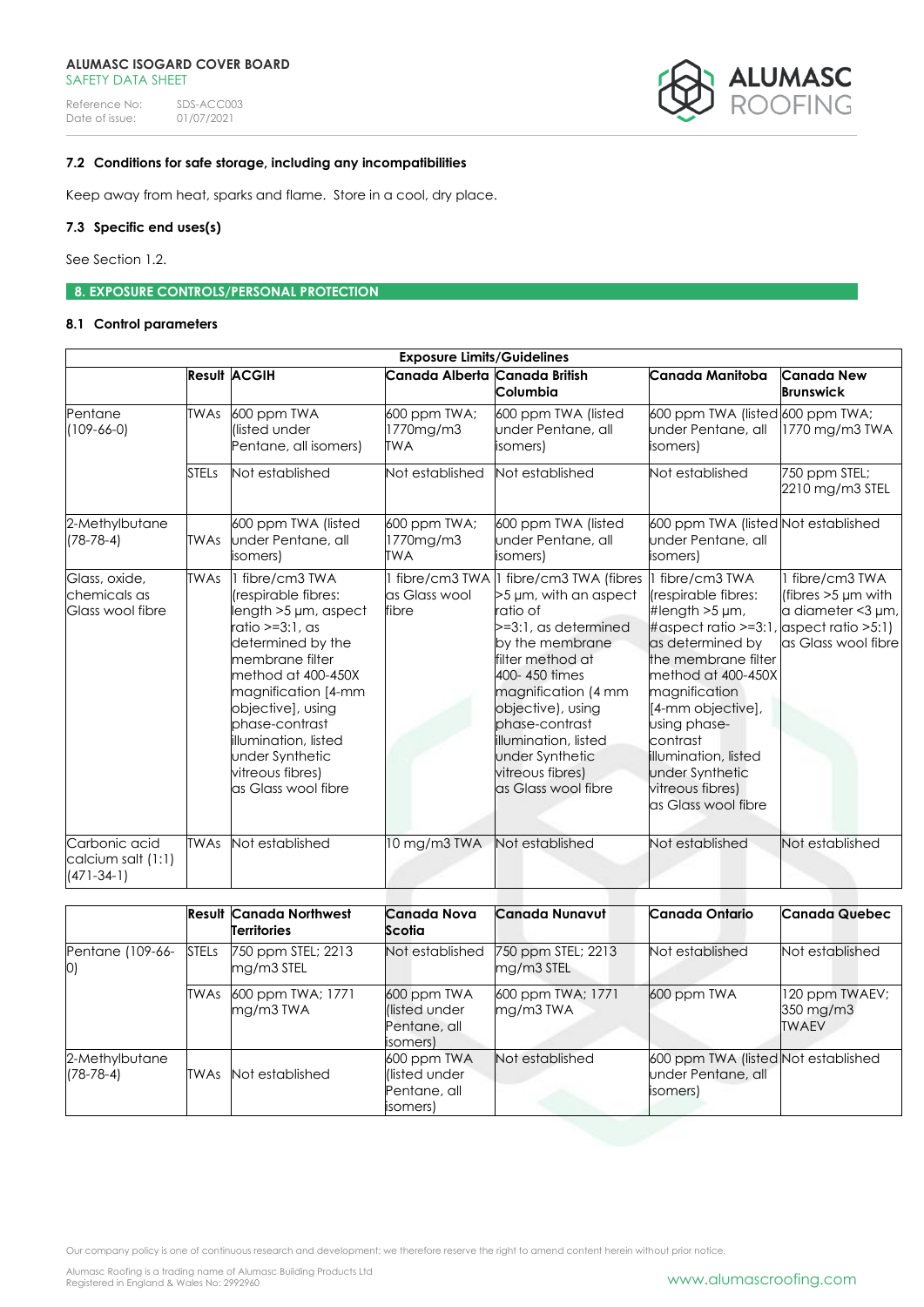Reference No: SDS-ACC003<br>Date of issue: 01/07/2021 Date of issue:



| Glass, oxide,      | <b>TWAs</b> | 3 fibre/cm3 TWA             |                     | fibre/cm3 TWA 3 fibre/cm3 TWA        | 1 fibre/cm3 TWA       | 2 fibre/cm3         |
|--------------------|-------------|-----------------------------|---------------------|--------------------------------------|-----------------------|---------------------|
| chemicals as       |             | (with a diameter            |                     | (respirable fibres: (with a diameter | (fibres $>5 \mu m$ in | TWAEV (respirable,  |
| Glass wool fibre   |             | $\leq$ =3.5 µm and a length | length $>5 \mu m$ , | $\leq$ =3.5 µm and a length          | length and an         | listed under Fibres |
|                    |             | $>=10 \mu m$ ; 5 mg/m3      | aspect              | $>=10 \mu m$ ; 5 mg/m3               | aspect                | Artificial Vitreous |
|                    |             | TWA (total mass)            | ratio >=3:1, as     | TWA (total mass)                     | ratio >=3:1 as        | Mineral Fibres)     |
|                    |             | as Glass wool fibre         | determined by       | as Glass wool fibre                  | determined by the     | as Glass wool fibre |
|                    |             |                             | the membrane        |                                      | membrane filter       |                     |
|                    |             |                             | filter method at    |                                      | method at 400-450     |                     |
|                    |             |                             | 400-450X            |                                      | times magnification   |                     |
|                    |             |                             | magnification [4-   |                                      | (4-mm objective),     |                     |
|                    |             |                             | mm objective],      |                                      | using phase-          |                     |
|                    |             |                             | using phase-        |                                      | contrast              |                     |
|                    |             |                             | contrast            |                                      | illumination,         |                     |
|                    |             |                             | illumination,       |                                      | respirable, listed    |                     |
|                    |             |                             | listed under        |                                      | under Synthetic       |                     |
|                    |             |                             | Synthetic           |                                      | Vitreous Fibres (Man  |                     |
|                    |             |                             | vitreous fibres)    |                                      | Made Mineral          |                     |
|                    |             |                             | as Glass wool       |                                      | Fibres))              |                     |
|                    |             |                             | fibre               |                                      | as Glass wool fibre   |                     |
| Carbonic acid      | <b>TWAs</b> | 5 mg/m3 TWA                 | Not established     | 5 mg/m3 TWA                          | Not established       | 10 mg/m3 TWAEV      |
| calcium salt (1:1) |             | (respirable mass); 10       |                     | (respirable mass); 10                |                       | (total dust)        |
| $(471 - 34 - 1)$   |             | mg/m3 TWA (total            |                     | mg/m3 TWA (total                     |                       |                     |
|                    |             | mass)                       |                     | mass)                                |                       |                     |
|                    |             |                             |                     |                                      |                       |                     |

|                                                     |               | Result Canada Saskatchewan Canada Yukon                                                              |                                     | <b>Europe</b>                   | <b>NIOSH</b>                                                                                                 | <b>OSHA</b>                     |
|-----------------------------------------------------|---------------|------------------------------------------------------------------------------------------------------|-------------------------------------|---------------------------------|--------------------------------------------------------------------------------------------------------------|---------------------------------|
| Pentane<br>$109 - 66 - 0$                           | <b>TWAs</b>   | 600 ppm TWA                                                                                          | 600 ppm TWA;<br>1800<br>mg/m3 TWA   | 1000 ppm TWA;<br>3000 mg/m3 TWA | 120 ppm TWA; 350<br>mg/m3 TWA                                                                                | 1000 ppm TWA;<br>2950 mg/m3 TWA |
|                                                     | <b>STELs</b>  | Not established                                                                                      | 750 ppm STEL;<br>2250<br>mg/m3 STEL | Not established                 | Not established                                                                                              | Not established                 |
|                                                     | Ceil-<br>ings | Not established                                                                                      | Not established                     | Not established                 | 610 ppm Ceiling (15<br>min); 1800 mg/m3<br>Ceiling (15 min)                                                  | Not established                 |
| 2-Methylbutane<br>$(78-78-4)$                       | TWAs          | 600 ppm TWA (listed<br>under Pentane, all<br>isomers)                                                | Not established                     | 1000 ppm TWA;<br>3000 mg/m3 TWA | Not established                                                                                              | Not established                 |
| Glass, oxide,<br>chemicals as<br>Glass wool fibre   | <b>TWAs</b>   | fibre/cm3 TWA<br>(respirable fibres, listed<br>under Synthetic vitreous (respirable mass)<br>fibres) | 30 mppcf TWA;<br>10 mg/m3 TWA       | Not established                 | 3 fibre/cm3 TWA<br>(fibres $\leq$ 3.5 µm in<br>diameter and $>= 10$<br>um in length); 5<br>mg/m3 TWA (total) | Not established                 |
|                                                     |               | as Glass wool fibre                                                                                  | as Glass wool<br>fibre              |                                 | as Glass wool fibre                                                                                          |                                 |
| Carbonic acid<br>calcium salt (1:1)<br>$(471-34-1)$ | <b>TWAs</b>   | 10 mg/m3 TWA (listed<br>under Limestone)                                                             | 30 mppcf TWA;<br>10 mg/m3 TWA       | Not established                 | 10 mg/m3 TWA<br>(total dust); 5<br>mg/m3 TWA<br>(respirable dust)                                            | Not established                 |

# **8.2 Exposure controls**

# **Engineering measures/controls:**

No special controls are expected to be needed.

# **Personal protective equipment**:

Respiratory: Follow the OSHA respirator regulations found in 29 CFR 1910.134 or European Standard EN 149. Use a NIOSH or European Standard EN 149 approved respirator if exposure limits are exceeded or symptoms are experienced.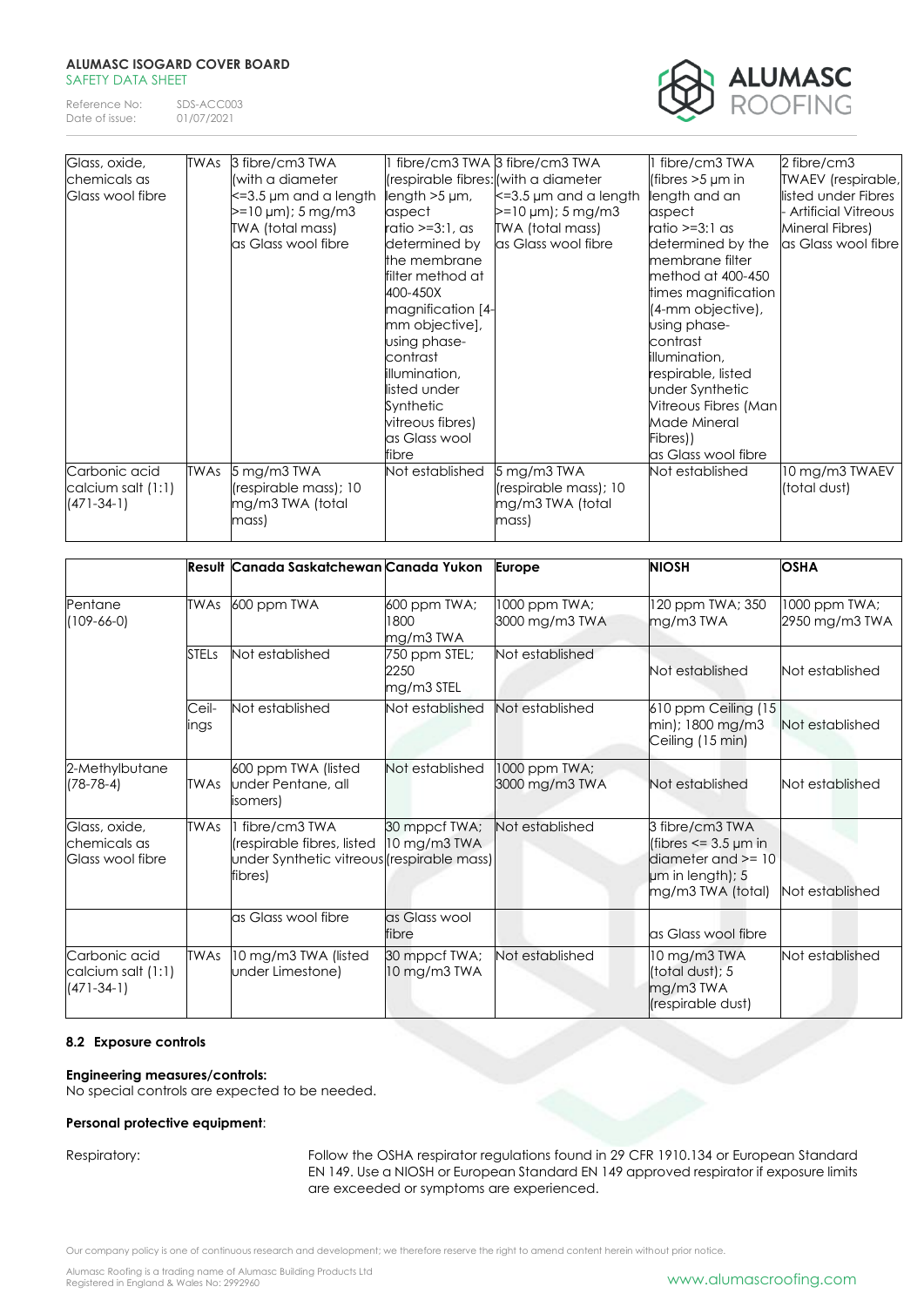| Reference No:  | SDS-ACC003 |
|----------------|------------|
| Date of issue: | 01/07/2021 |



| Eye/face:                                                      | Wear safety goggles.                                                                         |
|----------------------------------------------------------------|----------------------------------------------------------------------------------------------|
| Hands:                                                         | Wear appropriate gloves.                                                                     |
| Skin/body:                                                     | Wear long sleeves and/or protective overalls if determined to be needed by the end-<br>user. |
| Environmental exposure controls:                               |                                                                                              |
| Eallow best practice for site management and disposal of waste |                                                                                              |

Follow best practice for site management and disposal of waste.

# **Key to abbreviations:**

| ACGIH:     | American Conference of Governmental Industrial Hygiene.        |
|------------|----------------------------------------------------------------|
| STEL:      | Short Term Exposure Limits are based on 15-minute exposures.   |
| NIOSH:     | National Institute of Occupational Safety and Health.          |
| OSHA:      | Occupational Safety and Health Administration.                 |
| TWAEV:     | Time-Weighted Average Exposure Value.                          |
| <b>TWA</b> | Time-Weighted Averages are based on 8h/day, 40h/week.exposures |
|            |                                                                |

# **9. PHYSICAL AND CHEMICAL PROPERTIES**

# **9.1 Information on physical and chemical properties**

| <b>MATERIAL DESCRIPTION</b>                      |              |                             |                                                                                        |
|--------------------------------------------------|--------------|-----------------------------|----------------------------------------------------------------------------------------|
| <b>Physical form</b>                             | Solid        | Appearance/description      | White rigid cellular sheets<br>coated with white, cream-<br>coloured mat with no odour |
| Colour                                           | White        | Odour                       | Odourless                                                                              |
| Odour threshold                                  | Data lacking |                             |                                                                                        |
| <b>GENERAL PROPERTIES</b>                        |              |                             |                                                                                        |
| <b>Boiling point</b>                             | Data lacking | <b>Melting point</b>        | Data lacking                                                                           |
| <b>Decomposition temperature</b>                 | Data lacking | pН                          | Data lacking                                                                           |
| Specific gravity/relative density                | Data lacking | <b>Water solubility</b>     | Insoluble                                                                              |
| <b>Viscosity</b>                                 | Data lacking | <b>Explosive properties</b> | Data lacking                                                                           |
| Oxidizing properties:                            | Data lacking |                             |                                                                                        |
| <b>VOLATILITY</b>                                |              |                             |                                                                                        |
| Vapour pressure                                  | Data lacking | Vapour density              | Data lacking                                                                           |
| <b>Evaporation rate</b>                          | Data lacking |                             |                                                                                        |
| <b>FLAMMABILITY</b>                              |              |                             |                                                                                        |
| <b>Flash point</b>                               | Data lacking | UEL                         | Data lacking                                                                           |
| LEL                                              | Data lacking | Autoignition                | Data lacking                                                                           |
| Flammability (solid, gas)                        | Data lacking |                             |                                                                                        |
| <b>ENVIRONMENTAL</b>                             |              |                             |                                                                                        |
| Octanol/water partition coefficient Data lacking |              |                             |                                                                                        |
|                                                  |              |                             |                                                                                        |

# **9.2 Other information**

No additional physical and chemical parameters noted.

# **10. STABILITY AND REACTIVITY**

# **10.1 Reactivity**

No dangerous reaction known under conditions of normal use.

# **10.2 Chemical stability**

Stable under normal temperatures and pressures.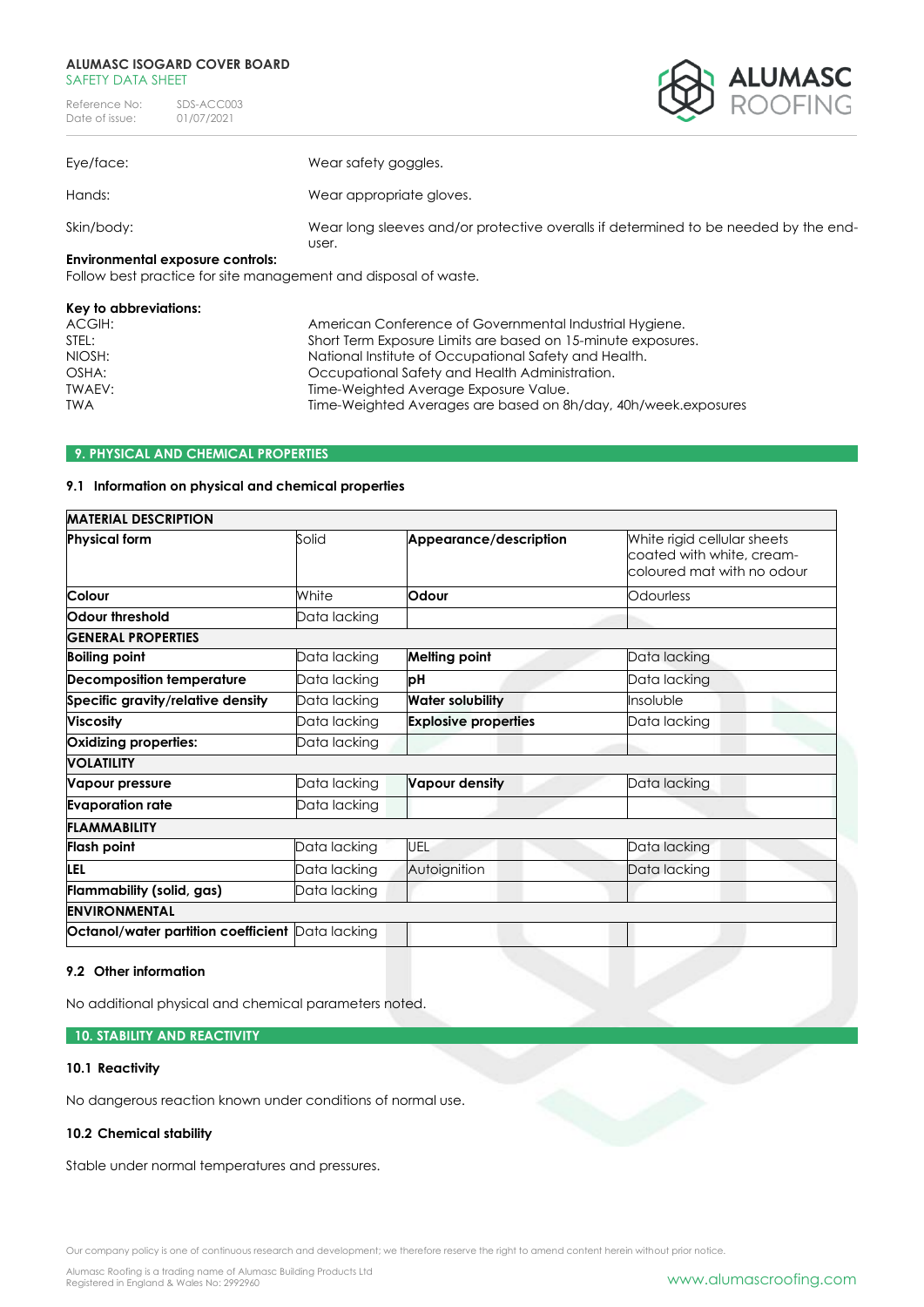Reference No: SDS-ACC003<br>Date of issue: 01/07/2021 Date of issue:



# **10.3 Possibility of hazardous reactions**

Hazardous polymerization not indicated.

# **10.4 Conditions to avoid**

None known.

## **10.5 Incompatible materials**

No data available.

# **10.6 Hazardous decomposition products**

No data available.

# **11. TOXICOLOGICAL INFORMATION**

# **11.1 Information on toxicological effects**

| <b>Component Name</b>                                               | CAS            | Data                                                                                                   |
|---------------------------------------------------------------------|----------------|--------------------------------------------------------------------------------------------------------|
| Pentane (0.3% to 0.6%)                                              | 109-66-0       | Acute Toxicity: orl-rat LD50:>2000 mg/kg; ihl-rat LC50:364<br>gm/m3/4H                                 |
| $2$ -Methylbutane (0.4% to 0.7%)                                    | 78-78-4        | Acute Toxicity: ihl-rat LC50:280000 mg/m3/4H                                                           |
| 2-Propanol, 1-chloro-, 2,2',2"-phosphate<br>$(3\% \text{ to } 4\%)$ |                | 13674-84-5 Acute Toxicity: orl-rat LD50:1500 mg/kg                                                     |
| Carbonic acid calcium salt (1:1)<br>(26% to 39%)                    | $471 - 34 - 1$ | Acute Toxicity: orl-rat LD50:6450 mg/kg;<br>Irritation: eye-rbt 750 ug/24H SEV; skn-rbt 500 mg/24H MOD |

| <b>GHS Properties</b>         | <b>Classification</b>                           |
|-------------------------------|-------------------------------------------------|
| Acute toxicity                | EU/CLP • Classification criteria not met        |
|                               | OSHA HCS 2012 • Classification criteria not met |
| <b>Aspiration Hazard</b>      | EU/CLP • Classification criteria not met        |
|                               | OSHA HCS 2012 • Classification criteria not met |
| Carcinogenicity               | EU/CLP • Classification criteria not met        |
|                               | OSHA HCS 2012 • Classification criteria not met |
| Germ Cell Mutagenicity        | EU/CLP • Classification criteria not met        |
|                               | OSHA HCS 2012 • Classification criteria not met |
| Skin corrosion/Irritation     | EU/CLP • Classification criteria not met        |
|                               | OSHA HCS 2012 • Classification criteria not met |
| Skin sensitization            | EU/CLP • Classification criteria not met        |
|                               | OSHA HCS 2012 • Classification criteria not met |
| STOT-RE                       | EU/CLP · Classification criteria not met        |
|                               | OSHA HCS 2012 • Classification criteria not met |
| STOT-SE                       | EU/CLP • Classification criteria not met        |
|                               | OSHA HCS 2012 • Classification criteria not met |
| Toxicity for Reproduction     | EU/CLP • Classification criteria not met        |
|                               | OSHA HCS 2012 • Classification criteria not met |
| Respiratory sensitization     | EU/CLP • Classification criteria not met        |
|                               | OSHA HCS 2012 • Classification criteria not met |
| Serious eye damage/Irritation | EU/CLP • Classification criteria not met        |
|                               | OSHA HCS 2012 • Classification criteria not met |

Route(s) of entry/exposure: Inhalation, skin, eye, ingestion.

Medical conditions aggravated<br>by exposure:

Disorders of the lungs.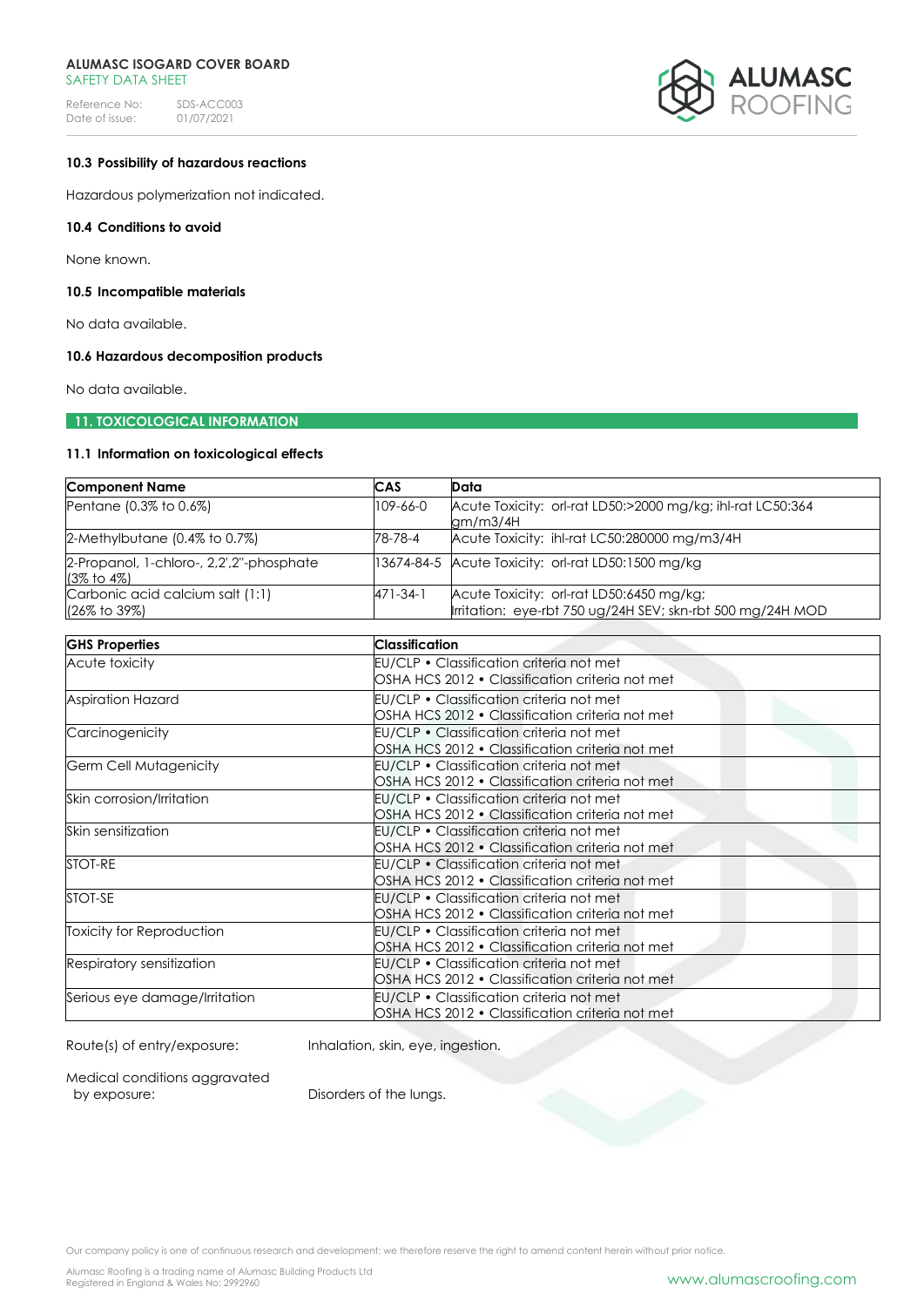# **Potential health effects:**



| Inhalation:<br>Acute (immediate):                 | Exposure to dust may cause irritation. Processes such as cutting, grinding, crushing,<br>or impact may result in generation of excessive amounts of airborne dusts in the                                            |
|---------------------------------------------------|----------------------------------------------------------------------------------------------------------------------------------------------------------------------------------------------------------------------|
| Chronic (delayed):                                | workplace. Nuisance dust may affect the lungs but reactions are typically reversible.<br>No data available.                                                                                                          |
| Skin:<br>Acute (immediate):<br>Chronic (delayed): | Exposure to dust may cause mechanical irritation.<br>No data available.                                                                                                                                              |
| Eye:<br>Acute (immediate):                        | Exposure to dust may cause mechanical irritation. Excessive concentrations of<br>nuisance dust in the workplace may reduce visibility and may cause unpleasant<br>deposits in eyes.                                  |
| Chronic (delayed):                                | No data available.                                                                                                                                                                                                   |
| Ingestion:                                        |                                                                                                                                                                                                                      |
| Acute (immediate):                                | Excessive concentrations of nuisance dust in the workplace may cause mechanical<br>irritation to mucous membranes.                                                                                                   |
| Chronic (delayed):                                | No data available.                                                                                                                                                                                                   |
| Carcinogenice effects:                            | Direct implantation of glass fibres into the lung tissue of laboratory animals has<br>produced lung fibrosis and lung cancer. Human epidemiological studies of inhalation<br>exposure have yielded negative results. |

| <b>Carcinogenic effects</b>                 |            |                                               |
|---------------------------------------------|------------|-----------------------------------------------|
|                                             | <b>CAS</b> | <b>NTF</b>                                    |
| Glass, oxide, chemicals as Glass wool fibre | <b>NDA</b> | Reasonably Anticipated to be Human Carcinogen |

# **Key to abbreviations:**

LC:<br>
Lethal concentration.<br>
Lethal dose. LD:<br>
SEV:<br>
Severe. Severe.

# **12. ECOLOGICAL INFORMATION**

# **12.1 Toxicity**

No information available.

# **12.2 Persistence and degradability**

No information available.

# **12.3 Bioaccumulation potential**

No information available.

# **12.4 Mobility in soil**

No information available.

# **12.5 Results of PBT and vPvB assessment**

No PBT or vPvB assessment has been conducted.

# **12.6 Other adverse effects**

No studies have been found.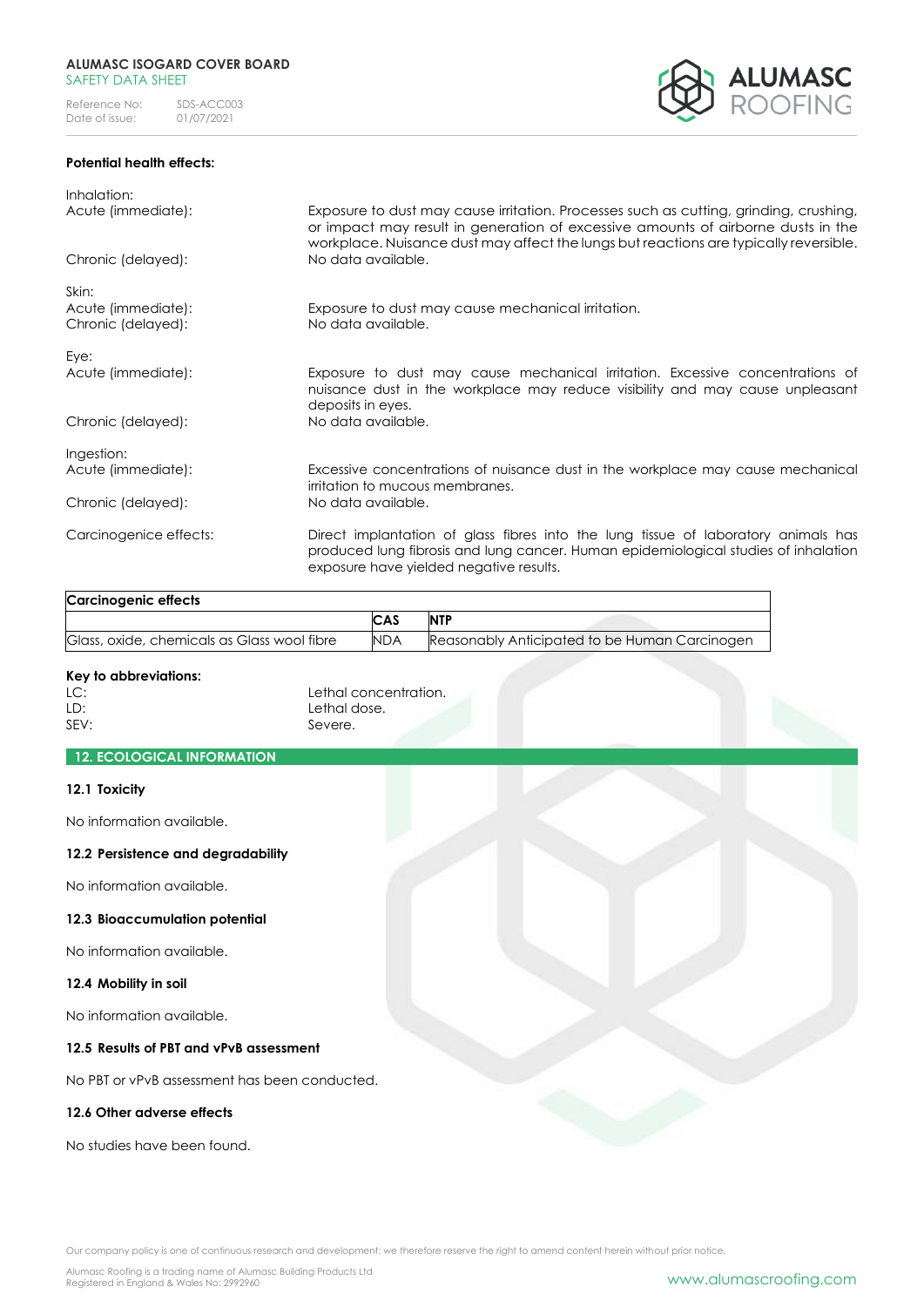Reference No: SDS-ACC003<br>Date of issue: 01/07/2021 Date of issue:



# **13. DISPOSAL CONSIDERATIONS**

Product/packaging waste: Dispose of content and/or container in accordance with local, regional, national, and/or international regulations.

# **14. TRANSPORT INFORMATION**

|                      | 14.1       | 14.2                    | 14.3                       | 14.4       | 14.5                                       |
|----------------------|------------|-------------------------|----------------------------|------------|--------------------------------------------|
|                      | UN number  | UN proper shipping name | Transport hazard class(es) |            | <b>Packing group Environmental hazards</b> |
| <b>DOT</b>           | <b>NDA</b> | Not regulated           | <b>NDA</b>                 | <b>NDA</b> | <b>NDA</b>                                 |
| <b>TDG</b>           | <b>NDA</b> | Not regulated           | <b>NDA</b>                 | <b>NDA</b> | NDA                                        |
| <b>IMO/IMDG NDA</b>  |            | Not regulated           | <b>NDA</b>                 | <b>NDA</b> | <b>NDA</b>                                 |
| <b>ADN</b>           | <b>NDA</b> | Not regulated           | <b>NDA</b>                 | <b>NDA</b> | <b>NDA</b>                                 |
| <b>ADR/RID</b>       | <b>NDA</b> | Not regulated           | <b>NDA</b>                 | <b>NDA</b> | <b>NDA</b>                                 |
| <b>IATA/ICAO NDA</b> |            | Not regulated           | <b>NDA</b>                 | <b>NDA</b> | <b>NDA</b>                                 |

# **14.6 Special precautions for user**

None known.

# **14.7 Transport in bulk according to Annex II of MARPOL 73/7 and the IBC Code**

Not relevant.

# **15. REGULATORY INFORMATION**

**15.1 Safety, health and environmental regulations/legislation specific for the substance or mixture**

# **SARA hazard classifications:**

None.

| <b>STATE RIGHT TO KNOW</b>                       |            |           |           |           |
|--------------------------------------------------|------------|-----------|-----------|-----------|
| Component                                        | <b>CAS</b> | <b>MA</b> | <b>NJ</b> | IРА       |
| 2-Methylbutane                                   | 78-78-4    | Yes       | Yes       | Yes       |
| 2-Propanol, 1-<br>chloro-, 2,2',2"-<br>phosphate | 13674-84-5 | Νo        | Νo        | <b>No</b> |
| Carbonic acid<br>calcium salt (1:1)              | 471-34-1   | No.       | Νo        | <b>No</b> |
| Glass, oxide,<br>chemicals                       | 65997-17-3 | Yes       | <b>No</b> | Yes       |
| Pentane                                          | 109-66-0   | Yes       | Yes       | Yes       |

| <b>INVENTORY</b>                                 |            |                   |           |                  |                  |             |
|--------------------------------------------------|------------|-------------------|-----------|------------------|------------------|-------------|
| Component                                        | CAS        | <b>Canada DSL</b> | Canada    | <b>EU EINECS</b> | <b>EU ELNICS</b> | <b>TSCA</b> |
| 2-Methylbutane                                   | 78-78-4    | Yes               | <b>No</b> | Yes              | <b>No</b>        | Yes         |
| 2-Propanol, 1-<br>chloro-, 2,2',2"-<br>phosphate | 13674-84-5 | Yes               | <b>No</b> | Yes              | No               | Yes         |
| Carbonic acid<br>calcium salt (1:1)              | 471-34-1   | Yes               | <b>No</b> | Yes              | No               | Yes         |
| Glass, oxide,<br>chemicals                       | 65997-17-3 | Yes               | <b>No</b> | Yes              | No               | Yes         |
| Pentane                                          | 109-66-0   | Yes               | <b>No</b> | Yes              | Νo               | Yes         |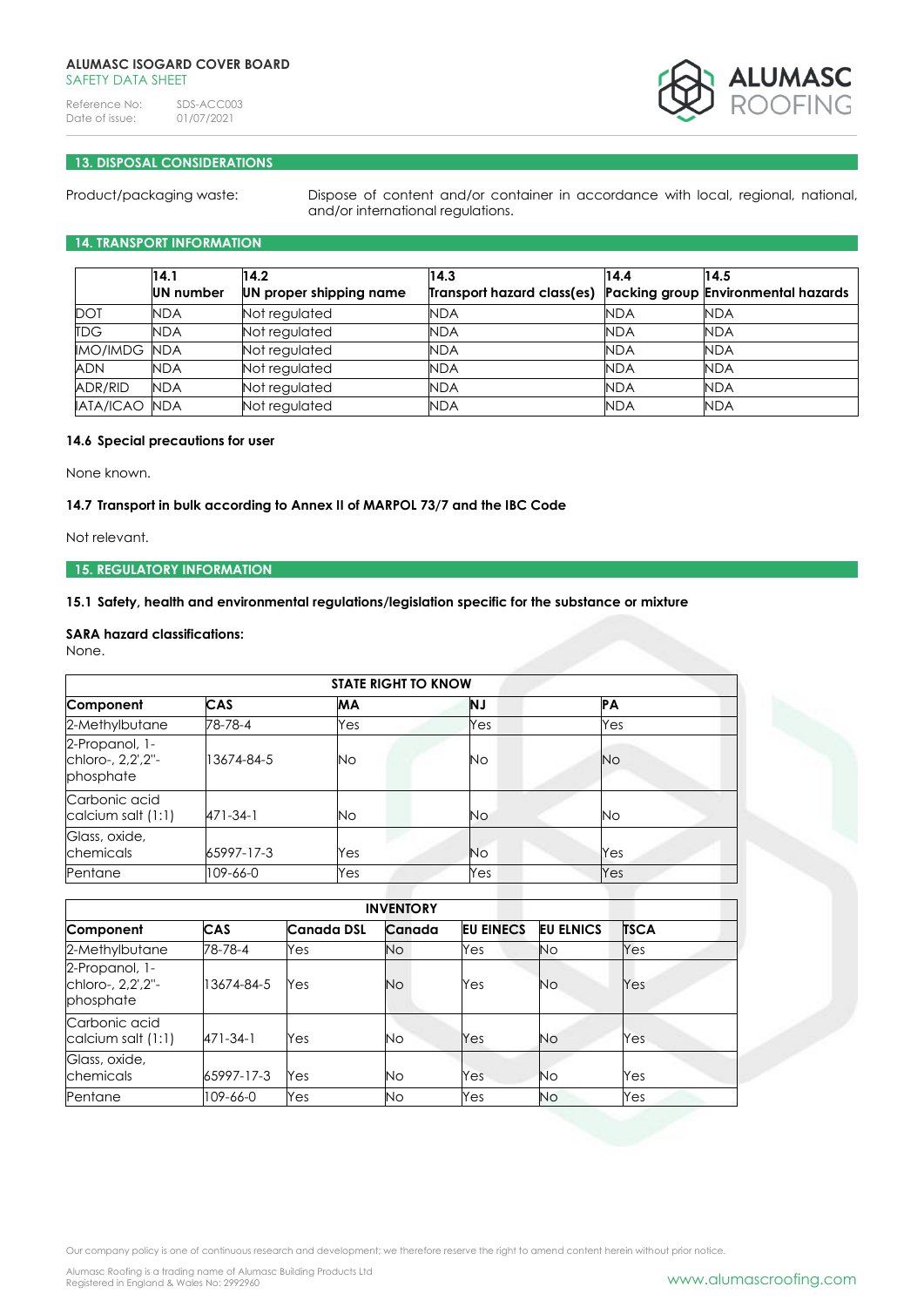Reference No: SDS-ACC003<br>Date of issue: 01/07/2021 Date of issue:



# **CANADA:**

## **Labour:**

| Canada - WHMIS - Classification of substances:                    |                |                                       |
|-------------------------------------------------------------------|----------------|---------------------------------------|
| 2-Propanol, 1-chloro-, 2,2',2"-phosphate                          | 13674-84-5     | Not listed                            |
| Pentane                                                           | 109-66-0       | B2                                    |
| 2-Methylbutane<br>$\bullet$                                       | 78-78-4        | B <sub>2</sub>                        |
| Glass, oxide, chemicals<br>$\bullet$                              | 65997-17-3     | Not listed                            |
| Glass, oxide, chemicals as glass wool fibre                       |                | Uncontrolled product according to     |
|                                                                   |                | WHMIS classification criteria (listed |
|                                                                   |                | Under glass wool); D2A (listed under  |
|                                                                   |                | mineral wool fibre)                   |
| Carbonic acid calcium soil (1:1)                                  | $471 - 34 - 1$ | Uncontrolled product according to     |
|                                                                   |                | WHMIS classification criteria         |
|                                                                   |                |                                       |
| Canada - WHMIS - Ingredient disclosure list:                      |                |                                       |
| 2 Propanol, 1-chloro-, 2,2',2"-phosphate                          | 13674-84-5     | Not listed                            |
| Pentane<br>$\bullet$                                              | 109-66-0       | 1%                                    |
| 2-Methylbutane<br>$\bullet$                                       | 78-78-4        | Not listed                            |
| Glass, oxide, chemicals<br>$\bullet$                              | 65997-17-3     | Not listed                            |
| Glass, oxide, chemicals as glass wool fibre                       |                | Not listed                            |
| Carbonic acid calcium salt (1:1)                                  | $471 - 34 - 1$ | Not listed                            |
|                                                                   |                |                                       |
| Environment:                                                      |                |                                       |
| Canada - CEPA - Priority substances list:                         |                |                                       |
| 2-Propanol, 1-chloro-, 2,2',2"-phosphate                          | 13674-84-5     | Not listed                            |
| Pentane<br>$\bullet$                                              | 109-66-0       | Not listed                            |
| 2-Methylbutane<br>$\bullet$                                       | 78-78-4        | Not listed                            |
| Glass, oxide, chemicals<br>$\bullet$                              | 65997-17-3     | Not listed                            |
| Glass, oxide, chemicals as glass wool fibre<br>$\bullet$          |                | Not listed                            |
| Carbonic acid calcium salt (1:1)<br>$\bullet$                     | $471 - 34 - 1$ | Not listed                            |
|                                                                   |                |                                       |
| Other:                                                            |                |                                       |
| Canada - Accelerated reduction/elimination of toxics (ARET):      |                |                                       |
| 2-Propanol, 1-chloro-, 2,2',2"-phosphate<br>$\bullet$             | 13674-84-5     | Not listed                            |
| Pentane<br>$\bullet$                                              | 109-66-0       | Not listed                            |
| 2-Methylbutane                                                    | 78-78-4        | Not listed                            |
| Glass, oxide, chemicals<br>$\bullet$                              | 65997-17-3     | Not listed                            |
| Glass, oxide, chemicals as glass wool fibre<br>$\bullet$          |                | Not listed                            |
| Carbonic acid calcium salt (1:1)                                  | $471 - 34 - 1$ | Not listed                            |
|                                                                   |                |                                       |
| <b>CANADA NEW BRUNSWICK:</b>                                      |                |                                       |
| Environment:                                                      |                |                                       |
| Canada - New Brunswick - Ozone depleting substances - schedule A: |                |                                       |
| 2-Propanol, 1-chloro-, 2,2',2"-phosphate                          | 13674-84-5     | Not listed                            |
| Pentane                                                           | 109-66-0       | Not listed                            |
| 2-Methylbutane<br>$\bullet$                                       | 78-78-4        | Not listed                            |
| Glass, oxide, chemicals<br>$\bullet$                              | 65997-17-3     | Not listed                            |
| Glass, oxide, chemicals as glass wool fibre<br>$\bullet$          |                | Not listed                            |
| Carbonic acid calcium salt (1:1)                                  | 471-34-1       | Not listed                            |
|                                                                   |                |                                       |
| Canada - New Brunswick - Ozone depleting substances - schedule B: |                |                                       |
| 2-Propanol, 1-chloro-, 2,2',2"-phosphate                          | 13674-84-5     | Not listed                            |
| Pentane<br>$\bullet$                                              | 109-66-0       | Not listed                            |
| 2-Methylbutane<br>$\bullet$                                       | 78-78-4        | Not listed                            |
| Glass, oxide, chemicals<br>$\bullet$                              | 65997-17-3     | Not listed                            |
| Glass, oxide, chemicals as glass wool fibre                       |                |                                       |
| Carbonic acid calcium salt (1:1)                                  | 471-34-1       | Not listed<br>Not listed              |

Our company policy is one of continuous research and development; we therefore reserve the right to amend content herein without prior notice.

Alumasc Roofing is a trading name of Alumasc Building Products Ltd<br>Registered in England & Wales No: 2992960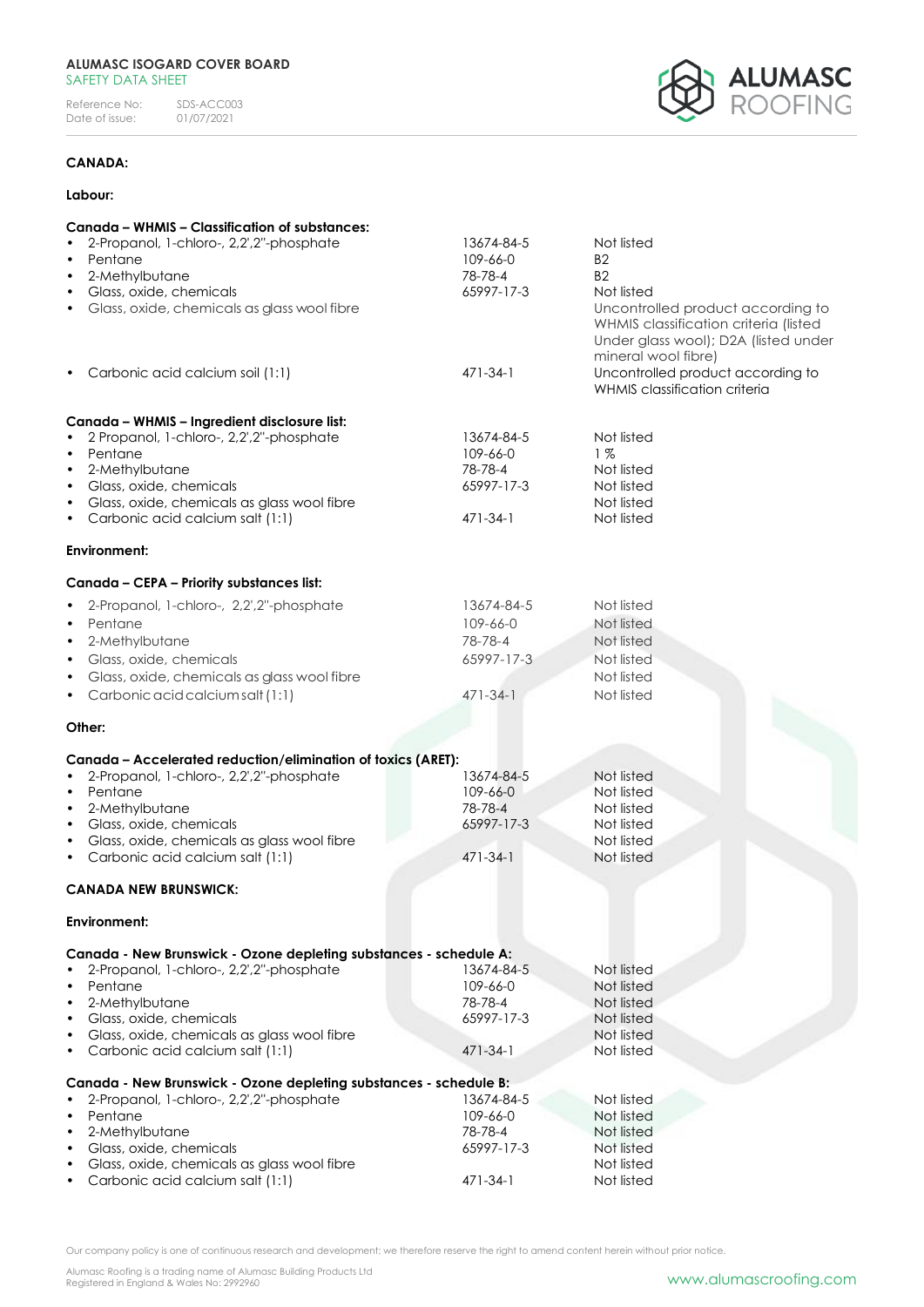Reference No: SDS-ACC003<br>Date of issue: 01/07/2021 Date of issue:



# **EUROPE:**

## **Other:**

|                        | EU - CLP (1272/2008) - Annex VI - table 3.2 - classification:                    |                       |                                        |
|------------------------|----------------------------------------------------------------------------------|-----------------------|----------------------------------------|
| $\bullet$              | 2-Propanol, 1-chloro-, 2,2',2"-phosphate                                         | 13674-84-5            | Not listed                             |
|                        | Pentane                                                                          | 109-66-0              | F+; R12 N; R51-53 Xn;                  |
|                        |                                                                                  |                       | R65 R66 R67                            |
| $\bullet$              | 2-Methybutane                                                                    | 78-78-4               | F+; R12 N; R51-53 Xn;                  |
|                        |                                                                                  |                       | R65 R66 R67                            |
| $\bullet$              | Glass, oxide, chemicals                                                          | 65997-17-3            | Not listed                             |
| $\bullet$              | Glass, oxide, chemicals as Glass wool fibre                                      |                       | Not listed                             |
|                        | Carbonic acid calcium salt (1:1)                                                 | $471 - 34 - 1$        | Not listed                             |
|                        | EU - CLP (1272/2008) - Annex VI - table 3.2 - concentration limits:              |                       |                                        |
| $\bullet$              | 2-Propanol, 1-chloro-, 2,2',2"-phosphate                                         | 13674-84-5            | Not listed                             |
| $\bullet$              | Pentane                                                                          | 109-66-0              | Not listed                             |
| $\bullet$              | 2-Methylbutane                                                                   | 78-78-4               | Not listed                             |
| $\bullet$              | Glass, oxide, chemicals                                                          | 65997-17-3            | Not listed                             |
| $\bullet$              | Glass, oxide, chemicals as glass wool fibre                                      |                       | Not listed                             |
| $\bullet$              | Carbonic acid calcium salt (1:1)                                                 | $471 - 34 - 1$        | Not listed                             |
|                        | EU - CLP (1272/2008) - Annex VI - table 3.2 - labelling:                         |                       |                                        |
|                        | 2-Propanol, 1-chloro-, 2,2',2"-phosphate                                         | 13674-84-5            | Not listed                             |
|                        | Pentane                                                                          | 109-66-0              | F+ Xn N R:12-51/53-65-66-67            |
|                        |                                                                                  |                       | $S:(2)-9-16-29-33-61-62$               |
| $\bullet$              | 2-Methybutane                                                                    | 78-78-4               | F+ Xn N R:12-51/53-65-66-67            |
|                        |                                                                                  |                       | $S:(2)-9-16-29-33-61-62$               |
| $\bullet$              | Glass, oxide, chemicals                                                          | 65997-17-3            | Not listed                             |
|                        | Glass, oxide, chemicals as Glass wool fibre                                      |                       | Not listed                             |
| $\bullet$              | Carbonic acid calcium salt (1:1)                                                 | $471 - 34 - 1$        | Not listed                             |
|                        | EU - CLP (1272/2008) - Annex VI - table 3.2 - notes - substances & preparations: |                       |                                        |
|                        | 2-Propanol, 1-chloro-, 2,2',2"-phosphate                                         | 13674-84-5            | Not listed                             |
| $\bullet$              | Pentane                                                                          | $109 - 66 - 0$        | C                                      |
| $\bullet$              | 2-Methylbutane                                                                   | 78-78-4               | $\subset$                              |
| $\bullet$              | Glass, oxide, chemicals                                                          | 65997-17-3            | Not listed                             |
| $\bullet$              | Glass, oxide, chemicals as glass wool fibre                                      |                       | Not listed                             |
| $\bullet$              | Carbonic acid calcium salt (1:1)                                                 | $471 - 34 - 1$        | Not listed                             |
|                        |                                                                                  |                       |                                        |
|                        | EU - CLP (1272/2008) - Annex VI - table 3.2 - safety phrases:                    |                       |                                        |
| $\bullet$              | 2-Propanol, 1-chloro-, 2,2',2"-phosphate                                         | 13674-84-5            | Not listed                             |
| $\bullet$              | Pentane<br>2-Methylbutane                                                        | 109-66-0              | $S:(2)-9-16-29-33-61-62$               |
| $\bullet$<br>$\bullet$ | Glass, oxide, chemicals                                                          | 78-78-4<br>65997-17-3 | $S:(2)-9-16-29-33-61-62$<br>Not listed |
| $\bullet$              | Glass, oxide, chemicals as glass wool fibre                                      |                       | Not listed                             |
|                        | Carbonic acid calcium salt (1:1)                                                 | $471 - 34 - 1$        | Not listed                             |
|                        |                                                                                  |                       |                                        |
|                        | <b>UNITED STATES:</b>                                                            |                       |                                        |
|                        | Labour:                                                                          |                       |                                        |
|                        | US - OSHA - Process safety management - highly hazardous chemicals:              |                       |                                        |
| $\bullet$              | 2-Propanol, 1-chloro-, 2,2',2"-phosphate                                         | 13674-84-5            | Not listed                             |
| $\bullet$              | Pentane                                                                          | 109-66-0              | Not listed                             |
| $\bullet$              | 2-Methylbutane                                                                   | 78-78-4               | Not listed                             |
| $\bullet$              | Glass, oxide, chemicals                                                          | 65997-17-3            | Not listed                             |
| $\bullet$              | Glass, oxide, chemicals as glass wool fibre                                      |                       | Not listed                             |
|                        | Carbonic acid calcium salt (1:1)                                                 | 471-34-1              | Not listed                             |
|                        |                                                                                  |                       |                                        |
|                        |                                                                                  |                       |                                        |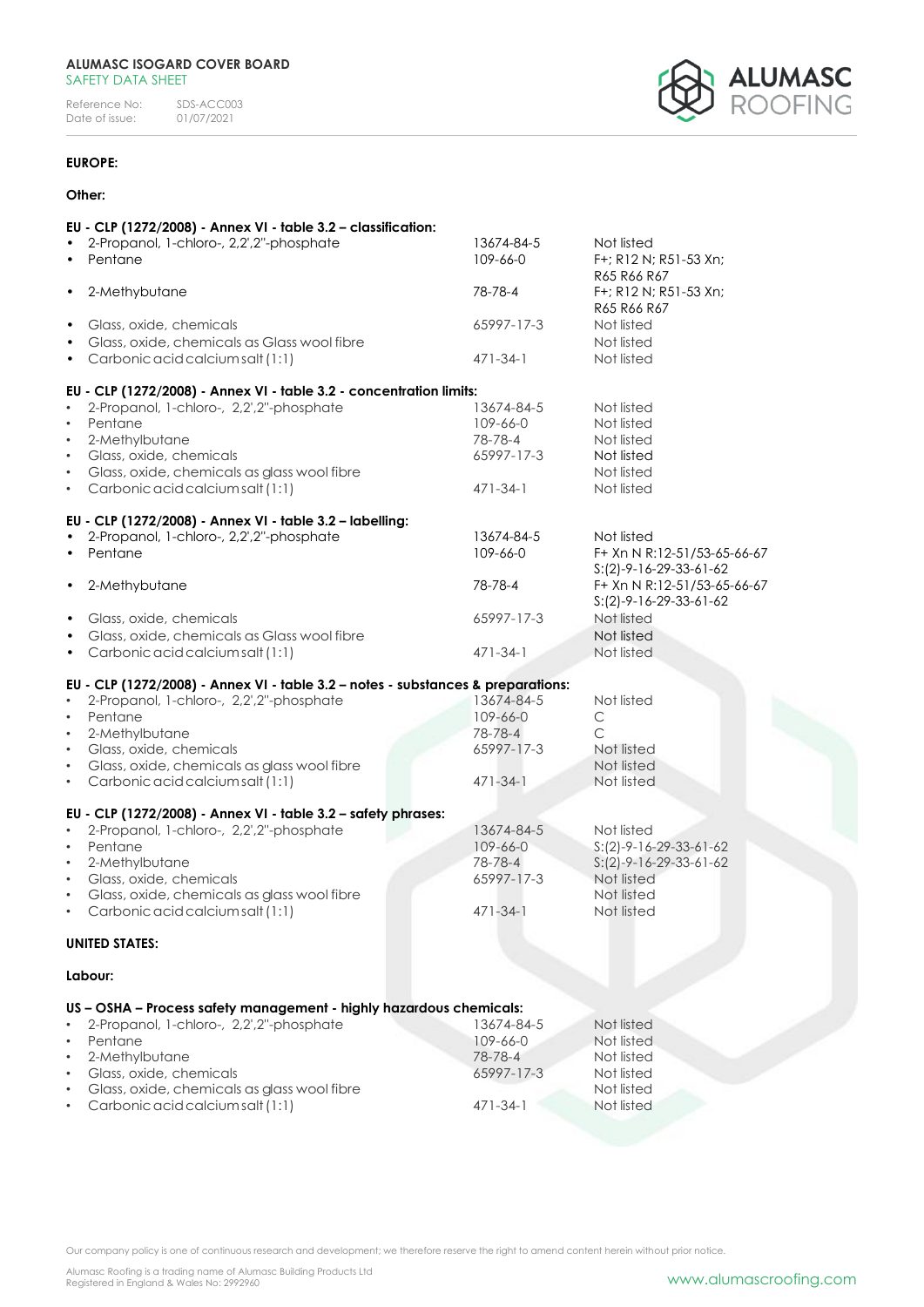| Reference No:  | SDS-ACC003 |
|----------------|------------|
| Date of issue: | 01/07/2021 |



| US - OSHA - Specially regulated chemicals:                               |                |                                         |
|--------------------------------------------------------------------------|----------------|-----------------------------------------|
| 2-Propanol, 1-chloro-, 2,2',2"-phosphate                                 | 13674-84-5     | Not listed                              |
| Pentane<br>$\bullet$                                                     | 109-66-0       | Not listed                              |
| 2-Methylbutane<br>$\bullet$                                              | 78-78-4        | Not listed                              |
| Glass, oxide, chemicals<br>$\bullet$                                     | 65997-17-3     | Not listed                              |
| Glass, oxide, chemicals as glass wool fibre<br>$\bullet$                 |                | Not listed                              |
| Carbonic acid calcium salt (1:1)                                         | $471 - 34 - 1$ | Not listed                              |
| $\bullet$                                                                |                |                                         |
| US - CAA (Clean Air Act) - 1990 hazardous air pollutants:                |                |                                         |
| 2-Propanol, 1-chloro-, 2,2',2"-phosphate                                 | 13674-84-5     | Not listed                              |
| Pentane<br>$\bullet$                                                     | 109-66-0       | Not listed                              |
| 2-Methylbutane<br>$\bullet$                                              | 78-78-4        | Not listed                              |
| Glass, oxide, chemicals<br>$\bullet$                                     | 65997-17-3     | Not listed                              |
|                                                                          |                |                                         |
| Glass, oxide, chemicals as glass wool fibre<br>$\bullet$                 |                | (including mineral fibre emissions from |
|                                                                          |                | facilities manufacturing or processing  |
|                                                                          |                | glass, rock or slag fibres [or other    |
|                                                                          |                | mineral derived fibres] of average      |
|                                                                          |                | diameter 1 µm or less)                  |
| Carbonic acid calcium salt (1:1)<br>$\bullet$                            | $471 - 34 - 1$ | Not listed                              |
|                                                                          |                |                                         |
| US - CERCLA/SARA - Hazardous substances and their reportable quantities: |                |                                         |
| 2-Propanol, 1-chloro-, 2,2',2"-phosphate<br>$\bullet$                    | 13674-84-5     | Not listed                              |
| Pentane<br>$\bullet$                                                     | 109-66-0       | Not listed                              |
| 2-Methylbutane<br>$\bullet$                                              | 78-78-4        | Not listed                              |
| Glass, oxide, chemicals<br>$\bullet$                                     | 65997-17-3     | Not listed                              |
| Glass, oxide, chemicals as glass wool fibre<br>$\bullet$                 |                | Not listed                              |
| Carbonic acid calcium salt (1:1)<br>$\bullet$                            | $471 - 34 - 1$ | Not listed                              |
|                                                                          |                |                                         |
| US - CERCLA/SARA - Radionuclides and their reportable quantities:        |                |                                         |
| 2-Propanol, 1-chloro-, 2,2',2"-phosphate<br>$\bullet$                    | 13674-84-5     | Not listed                              |
| Pentane<br>$\bullet$                                                     | 109-66-0       | Not listed                              |
| 2-Methylbutane<br>$\bullet$                                              | 78-78-4        | Not listed                              |
| Glass, oxide, chemicals<br>$\bullet$                                     | 65997-17-3     | Not listed                              |
| Glass, oxide, chemicals as glass wool fibre<br>$\bullet$                 |                | Not listed                              |
| Carbonic acid calcium salt (1:1)<br>$\bullet$                            | 471-34-1       | Not listed                              |
|                                                                          |                |                                         |
| US - CERCLA/SARA - Section 302 extremely hazardous substances EPCRA RQs: |                |                                         |
| 2-Propanol, 1-chloro-, 2,2',2"-phosphate<br>$\bullet$                    | 13674-84-5     | Not listed                              |
| Pentane<br>$\bullet$                                                     | $109 - 66 - 0$ | Not listed                              |
| 2-Methylbutane<br>$\bullet$                                              | 78-78-4        | Not listed                              |
| Glass, oxide, chemicals<br>$\bullet$                                     | 65997-17-3     | Not listed                              |
| Glass, oxide, chemicals as glass wool fibre<br>$\bullet$                 |                | Not listed                              |
| Carbonic acid calcium salt (1:1)                                         | $471 - 34 - 1$ | Not listed                              |
|                                                                          |                |                                         |
| US - CERCLA/SARA - Section 302 extremely hazardous substances TPQs:      |                |                                         |
| 2-Propanol, 1-chloro-, 2,2',2"-phosphate                                 | 13674-84-5     | Not listed                              |
| Pentane                                                                  | 109-66-0       | Not listed                              |
| 2-Methylbutane<br>$\bullet$                                              | 78-78-4        | Not listed                              |
| Glass, oxide, chemicals<br>$\bullet$                                     | 65997-17-3     | Not listed                              |
| Glass, oxide, chemicals as glass wool fibre<br>$\bullet$                 |                | Not listed                              |
| Carbonic acid calcium salt (1:1)<br>$\bullet$                            | $471 - 34 - 1$ | Not listed                              |
|                                                                          |                |                                         |
| US - CERCLA/SARA - Section 313 emission reporting:                       |                |                                         |
| 2-Propanol, 1-chloro-, 2,2',2"-phosphate                                 | 13674-84-5     | Not listed                              |
| Pentane                                                                  | 109-66-0       | Not listed                              |
| 2-Methylbutane<br>$\bullet$                                              | 78-78-4        | Not listed                              |
| Glass, oxide, chemicals<br>$\bullet$                                     | 65997-17-3     | Not listed                              |
| Glass, oxide, chemicals as glass wool fibre                              |                | Not listed                              |
| Carbonic acid calcium salt (1:1)                                         | 471-34-1       | Not listed                              |
|                                                                          |                |                                         |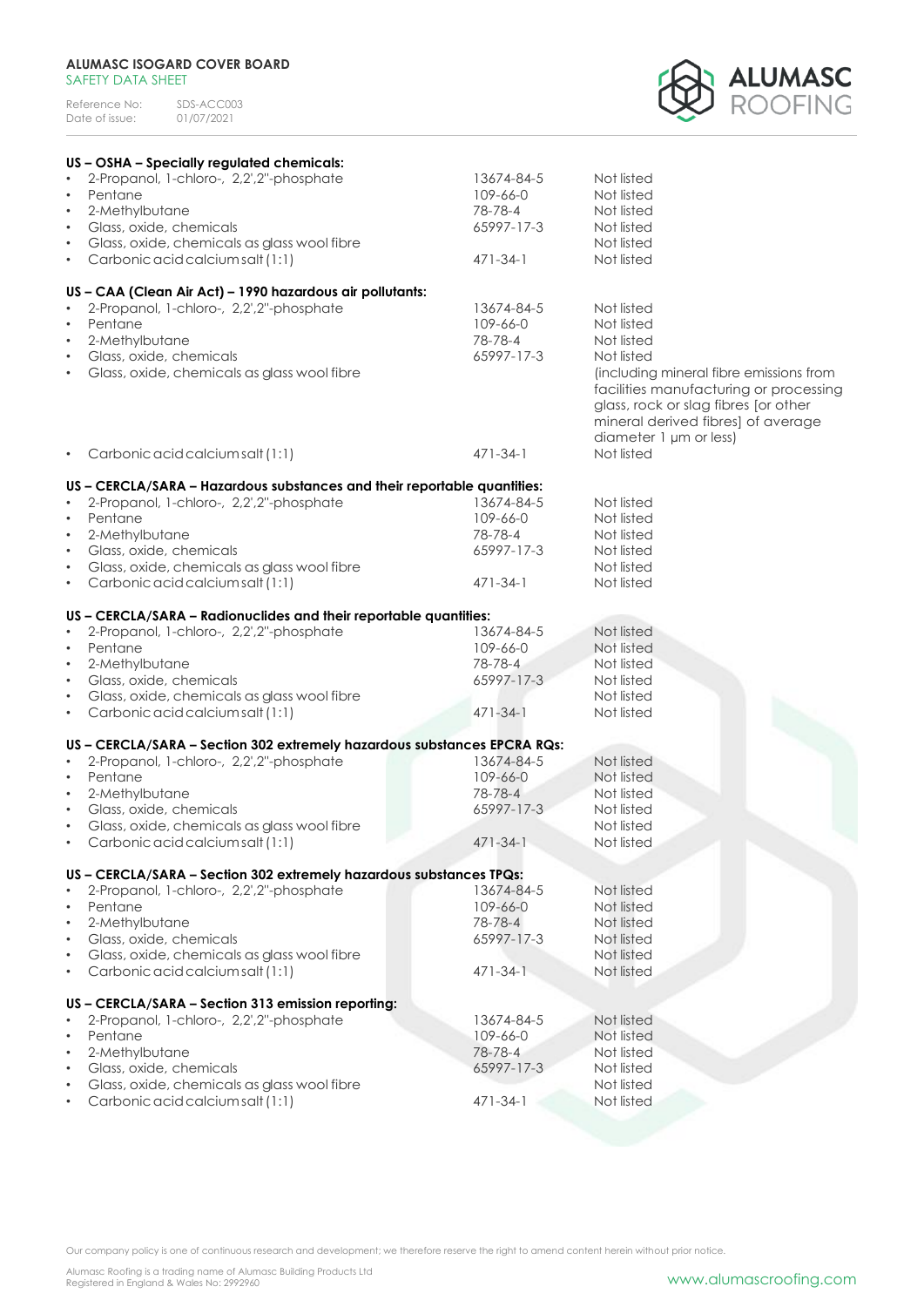Reference No: SDS-ACC003<br>Date of issue: 01/07/2021 Date of issue:



| US - CERCLA/SARA - Section 313 PBT chemical listing:                     |                |                               |
|--------------------------------------------------------------------------|----------------|-------------------------------|
| 2-Propanol, 1-chloro-, 2,2',2"-phosphate                                 | 13674-84-5     | Not listed                    |
| $\bullet$<br>Pentane                                                     | 109-66-0       | Not listed                    |
| 2-Methylbutane<br>$\bullet$                                              | 78-78-4        | Not listed                    |
| Glass, oxide, chemicals<br>$\bullet$                                     | 65997-17-3     | Not listed                    |
| Glass, oxide, chemicals as glass wool fibre<br>$\bullet$                 |                | Not listed                    |
| Carbonic acid calcium salt (1:1)<br>$\bullet$                            | $471 - 34 - 1$ | Not listed                    |
| <b>UNITED STATES - CALIFORIA:</b>                                        |                |                               |
| Environment:                                                             |                |                               |
| US - California - Proposition 65 - carcinogens list:                     |                |                               |
| 2-Propanol, 1-chloro-, 2,2',2"-phosphate<br>$\bullet$                    | 13674-84-5     | Not listed                    |
| Pentane<br>$\bullet$                                                     | 109-66-0       | Not listed                    |
| 2-Methylbutane<br>$\bullet$                                              | 78-78-4        | Not listed                    |
| Glass, oxide, chemicals<br>$\bullet$                                     | 65997-17-3     | Not listed                    |
| Glass, oxide, chemicals as glass wool fibre<br>$\bullet$                 |                | Carcingen, initial date 71/90 |
|                                                                          |                | (inhalable and biopersistent) |
| Carbonic acid calcium salt (1:1)<br>$\bullet$                            | $471 - 34 - 1$ | Not listed                    |
|                                                                          |                |                               |
| US - California - Proposition 65 - developmental toxicity:               |                |                               |
| 2-Propanol, 1-chloro-, 2,2',2"-phosphate<br>٠                            | 13674-84-5     | Not listed                    |
| Pentane<br>$\bullet$                                                     | 109-66-0       | Not listed                    |
| 2-Methylbutane<br>$\bullet$                                              | 78-78-4        | Not listed                    |
| Glass, oxide, chemicals<br>$\bullet$                                     | 65997-17-3     | Not listed                    |
| Glass, oxide, chemicals as glass wool fibre<br>$\bullet$                 |                | Not listed                    |
| Carbonic acid calcium salt (1:1)<br>$\bullet$                            | $471 - 34 - 1$ | Not listed                    |
| US - California - Proposition 65 - maximum allowable dose levels (MADL): |                |                               |
| 2-Propanol, 1-chloro-, 2,2',2"-phosphate                                 | 13674-84-5     | Not listed                    |
| Pentane<br>$\bullet$                                                     | 109-66-0       | Not listed                    |
| 2-Methylbutane<br>$\bullet$                                              | 78-78-4        | Not listed                    |
| Glass, oxide, chemicals<br>$\bullet$                                     | 65997-17-3     | Not listed                    |
| Glass, oxide, chemicals as glass wool fibre<br>$\bullet$                 |                | Not listed                    |
| Carbonic acid calcium salt (1:1)<br>$\bullet$                            | $471 - 34 - 1$ | Not listed                    |
|                                                                          |                |                               |
| US - California - Proposition 65 - no significant risk levels (NSRL):    |                |                               |
| 2-Propanol, 1-chloro-, 2,2',2"-phosphate                                 | 13674-84-5     | Not listed                    |
| Pentane<br>$\bullet$                                                     | 109-66-0       | Not listed                    |
| 2-Methylbutane<br>$\bullet$                                              | 78-78-4        | Not listed                    |
| Glass, oxide, chemicals<br>$\bullet$                                     | 65997-17-3     | Not listed                    |
| Glass, oxide, chemicals as glass wool fibre<br>٠                         |                | Not listed                    |
| Carbonic acid calcium salt (1:1)                                         | $471 - 34 - 1$ | Not listed                    |
| US - California - Proposition 65 - reproductive toxicity - female:       |                |                               |
| 2-Propanol, 1-chloro-, 2,2',2"-phosphate                                 | 13674-84-5     | Not listed                    |
| Pentane<br>$\bullet$                                                     | 109-66-0       | Not listed                    |
| 2-Methylbutane<br>$\bullet$                                              | 78-78-4        | Not listed                    |
| Glass, oxide, chemicals<br>$\bullet$                                     | 65997-17-3     | Not listed                    |
| Glass, oxide, chemicals as glass wool fibre                              |                | Not listed                    |
| Carbonic acid calcium salt (1:1)                                         | 471-34-1       | Not listed                    |
|                                                                          |                |                               |
| US - California - Proposition 65 - reproductive toxicity - male:         |                |                               |
| 2-Propanol, 1-chloro-, 2,2',2"-phosphate                                 | 13674-84-5     | Not listed                    |
| Pentane<br>$\bullet$                                                     | 109-66-0       | Not listed                    |
| 2-Methylbutane<br>٠                                                      | 78-78-4        | Not listed                    |
| Glass, oxide, chemicals                                                  | 65997-17-3     | Not listed                    |
| Glass, oxide, chemicals as glass wool fibre                              |                | Not listed                    |
| Carbonic acid calcium salt (1:1)                                         | $471 - 34 - 1$ | Not listed                    |